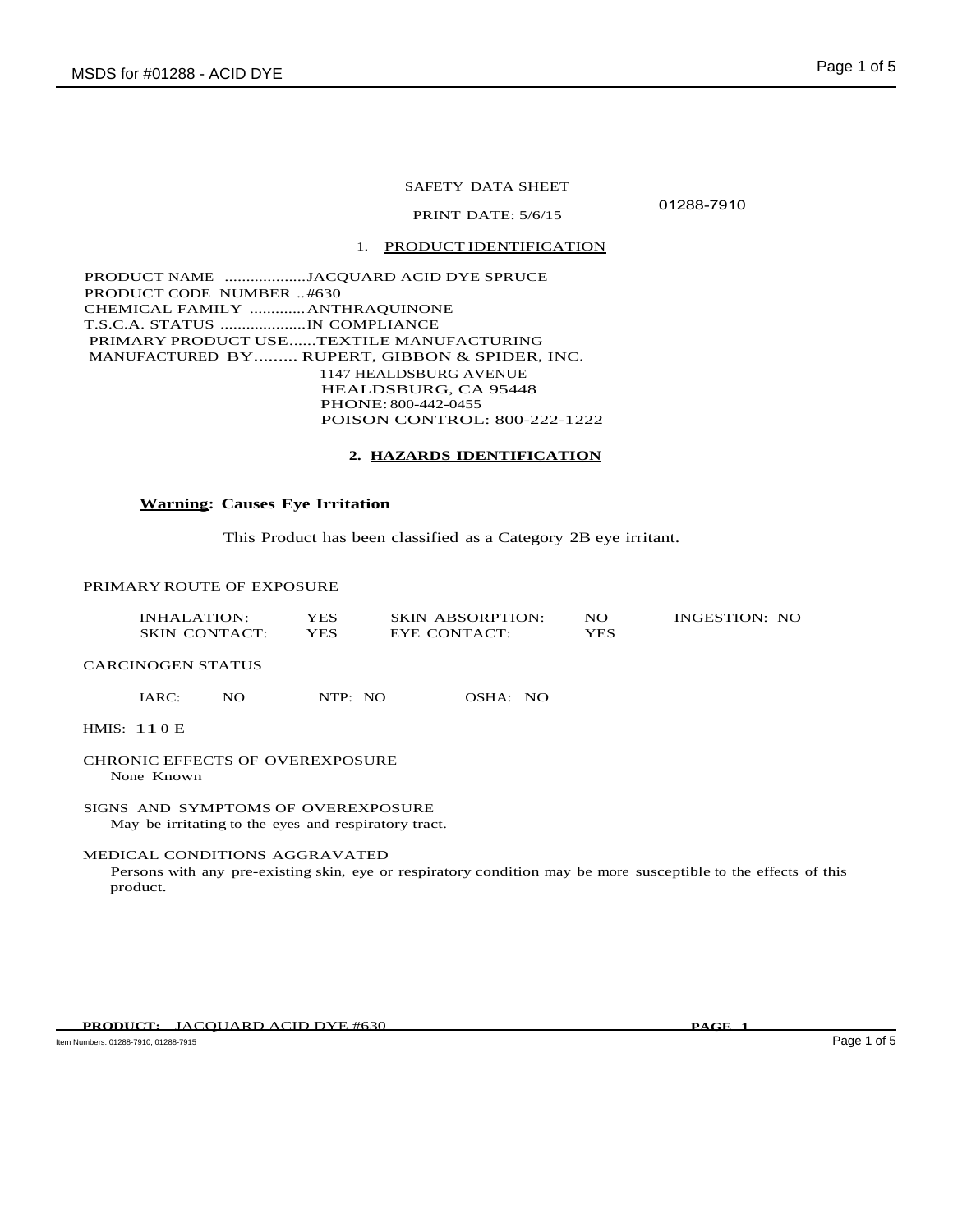# **3. HAZARDOUS INGREDIENTS**

Acid Green 25  $(4403-90-1) > 30 %$  Category 2B eye irritant.

The exact ingredient percentages and composition has been withheld as a trade secret.

## **4. EMERGENCY AND FIRST AID PROCEDURES**

GENERAL INFORMATION: IMMEDIATELY REMOVE ALL CONTAMINATED CLOTHING

EYE CONTACT ............. Wash immediately with large amounts of water for 15 minutes, lifting the upper and lower lids until no evidence of product remain. Get medical attention immediately. Do not wear contact lenses while handling.

- SKIN CONTACT ........... Remove all contaminated clothing immediately. Wash immediately with soap and plenty of water. If a temporary skin reaction occurs, it should be treated as allergic contact dermatitis. Launder contaminated clothing before reuse.
- INGESTION ................... Dilute with water. Get medical attention. Never give fluids or induce vomiting if patient is unconscious or has convulsions.
- INHALATION ................. If inhaled, remove to fresh air. If not breathing, give artificial respiration, preferably mouth to mouth. If breathing is difficult, give oxygen. Call a physician.

# **5. FIRE AND EXPLOSION DATA**

FLASH POINT ................................... Not Applicable EXTINGUISHING MEDIA ...............C02 Dry Chemical Foam Water Fog SPECIAL FIRE FIGHTING PROCEDURES/UNUSUAL FIRE OR EXPLOSION HAZARDS: Firefighters should be equipped with protective clothing & self-contained breathing apparatus to protect against potentially toxic & irritating fumes. In case of fire or explosion, keep unnecessary people away. Isolate hazard area & any entry. Stay upwind, out of low areas, and ventilate closed spaces before entering. ADDITIONAL INFORMATION........Avoid dusting conditions. May form explosive dust mixtures with air.

### **6. SPILL OR LEAK PROCEDURES**

IN CASE MATERIAL IS RELEASED/SPILLED:

Avoid formation and deposition of dust. Do not empty into drains or waters. Do not touch or walk through the spilled material: stop leak if you can do it without risk. Take up with sand or other non-combustible absorbent material or suitable vacuum and place into labeled sealable containers. For further disposal measures see section 13.

# **7. SPECIAL PRECAUTIONS AND STORAGE DATA**

SAFE HANDLING: In accord with good industrial practice. Handle with care and avoid personal contact.

Item Numbers: 01288-7910, 01288-7915 Page 2 of 5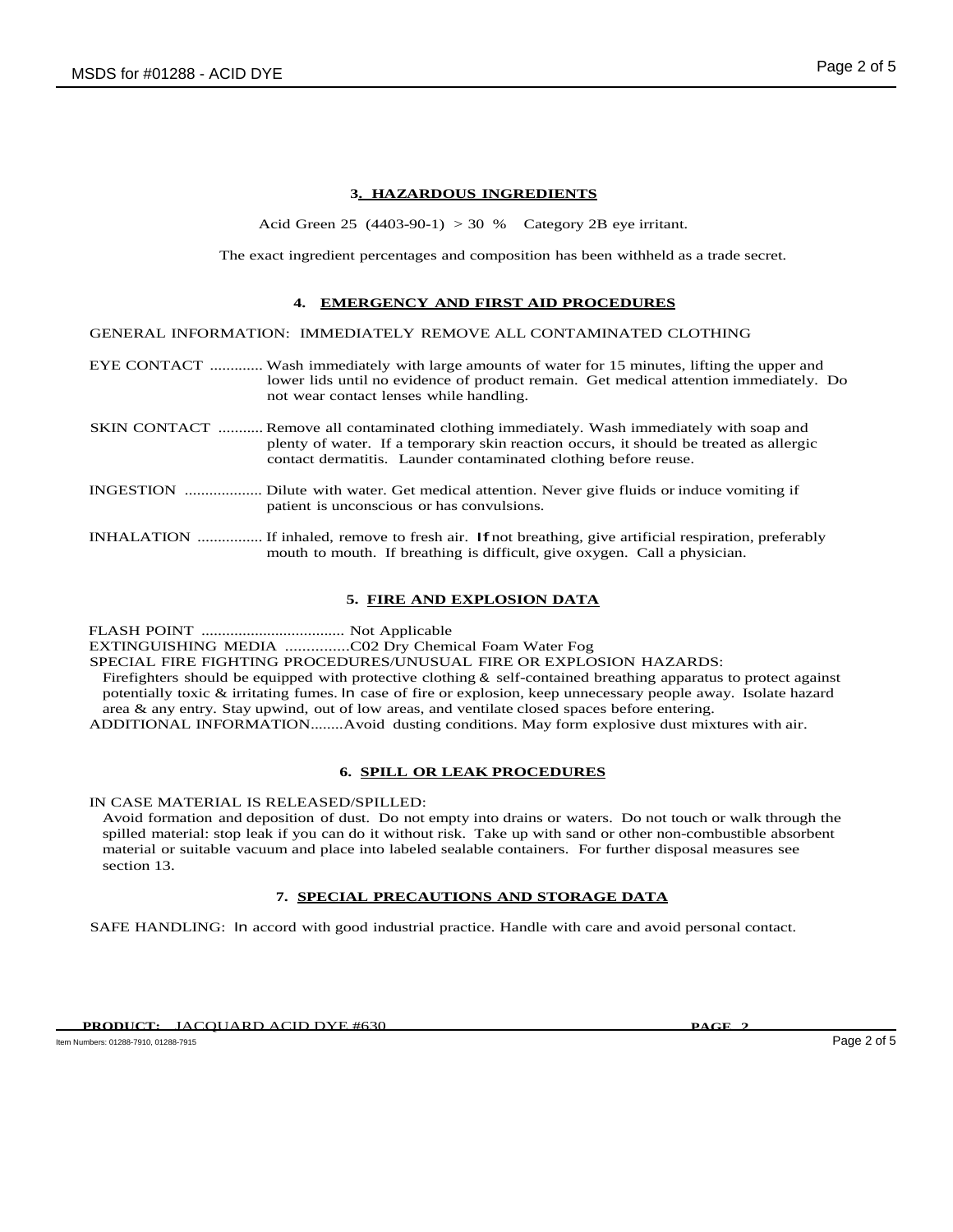# **8. EMPLOYEE PROTECTION RECOMMENDATIONS**

GENERAL PROTECTNE MEASURES:

Do not breathe dust. Avoid contact with eyes and skin. Immediately remove all contaminated clothing.

EYE PROTECTION .......... Employees should wear protective eye-goggles with side protection shield. SKIN PROTECTION ........ Employees should avoid skin contact by wearing protective clothing. Long sleeve shirts, pants, gloves e.g. of PVC or nitrile rubber, and boots are recommended. Additional protections such as impervious suits are recommended when the potential for dermal contact is significant. Employees should wash their hands and face before eating and drinking and shower thoroughly before leaving work. Keep away from food and drink stuffs. RESPIRATORY PROTECTION ............Inhalation of dust and aerosols must be absolutely prevented by the use of a NIOSH approved dust respirator.

VENTILATION ................. Use local ventilation.

OTHER .............................. Wear overalls, apron or other protective clothing.

### **9. PHYSICAL DATA**

| ODOR THRESHOLD NA                                |            |          |
|--------------------------------------------------|------------|----------|
| SOLUBILITY IN WATER $\ldots$ 35 - 40 g/1 @ 100 C |            |          |
|                                                  |            |          |
|                                                  |            |          |
| MELTING POINT/FREEZING POINTNA                   |            |          |
|                                                  |            |          |
| PARTITION COEFFICIENT: N-OCTANOL/WATERND         |            |          |
|                                                  |            |          |
|                                                  |            |          |
|                                                  |            |          |
| EVAPORATION RATENA                               |            |          |
|                                                  |            |          |
|                                                  |            |          |
| INGINITION TEMP NA                               |            |          |
| DECOMPOSITION TEMPERATUREND                      |            |          |
|                                                  |            |          |
|                                                  |            |          |
| % VOLATILE: VALUE: 0.00                          | UNIT: $\%$ | COMMENT: |
|                                                  |            |          |

**PRODUCT:** JACQUARD ACID DYE #630 **PAGE 3**

Item Numbers: 01288-7910, 01288-7915 Page 3 of 5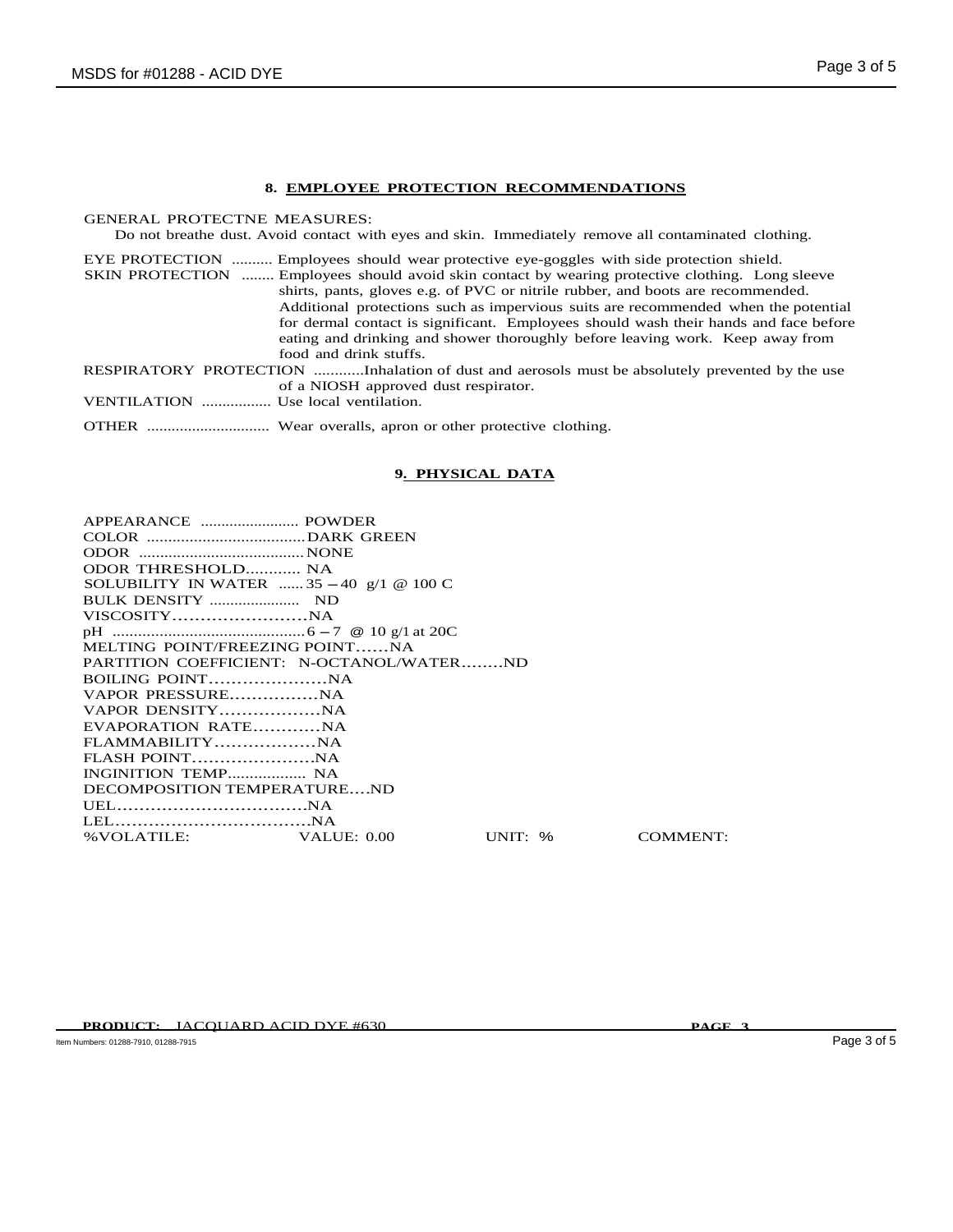# **10. REACTIVITYDATA**

THERMAL DECOMPOSITION: No thermal decomposition when stored and handled correctly. HAZARDOUS REACTIONS: None expected CHEMICAL STABILITY...........................Stable INCOMPATABLE MATERIALS: None HAZARDOUS DECOMPOSITION PRODUCTS......C02, CO, SULFUR OXIDES, NITROGEN OXIDES CONDITIONS TO AVOID............Avoid dusting conditions and sparks/flame. HAZARDOUS POLYMERIZATION....Will not occur

### **11. TOXICOLOGICAL DATA**

| ANIMAL TOXICITY ORAL - LD50 (INGESTION)  > 5000 mg/kg (Rat) |  |
|-------------------------------------------------------------|--|
|                                                             |  |
|                                                             |  |
|                                                             |  |
|                                                             |  |

## **12. ECOLOGICAL DATA**

BIODEGRADABILITY: 25-50% (TOC) BACTERIA TOXICITY IC %: > 1000 mg/1 (activated sludge)

### **13. DISPOSAL CONSIDERATIONS**

PRODUCT:.........If utilization or recycling of the product is not possible, it should be disposed of in accordance with existing federal, state and local environmental regulations, e.g. by incineration in a suitable plant. UNCLEANED PACKAGING: Soiled, empty containers are to be treated in the same way as the contents.

### **14. SIDPPINGDATA**

PROPER SHIPPING NAME: NON-HAZARDOUS INK MATERIAL D.O.T. HAZARD CLASSIFICATION: NOT REGULATED FRT. CLASS PACKAGE: 55

IATA (C,P): NON-REGULATED

IMDG: NON-REGULATED

Item Numbers: 01288-7910, 01288-7915 Page 4 of 5